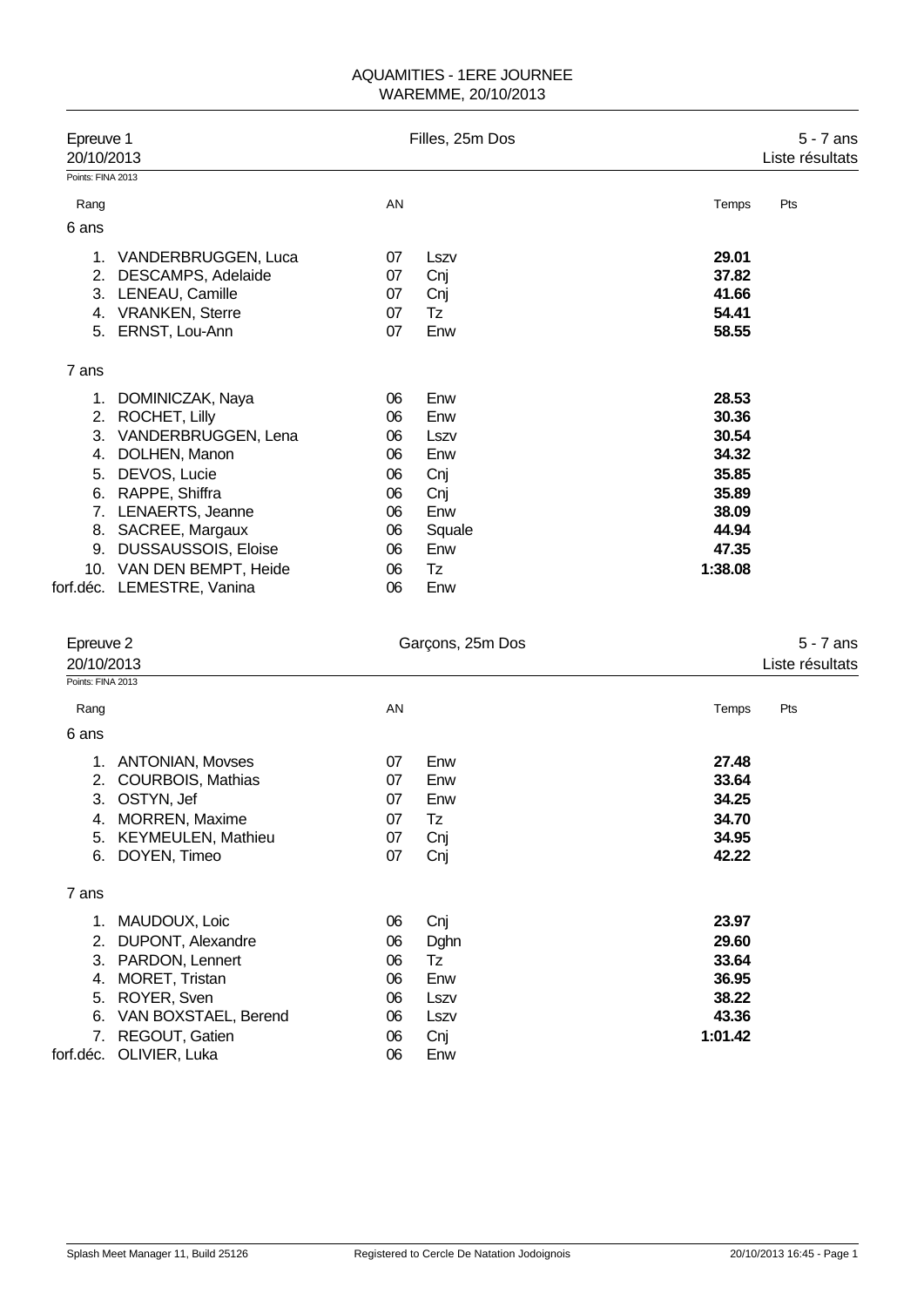| Epreuve 3<br>20/10/2013                      |                          | Filles, 50m Brasse | 8 - 12 ans<br>Liste résultats |         |                               |
|----------------------------------------------|--------------------------|--------------------|-------------------------------|---------|-------------------------------|
| Points: FINA 2013                            |                          |                    |                               |         |                               |
| Rang                                         |                          | AN                 |                               | Temps   | Pts                           |
| 8 ans                                        |                          |                    |                               |         |                               |
| SIMON, Ines<br>1.                            |                          | 05                 | Enw                           | 1:20.32 |                               |
| 2.                                           | MAWAIT, Noemie           | 05                 | Cnj                           | 1:22.10 |                               |
| forf.déc. DORVAL, Zoe                        |                          | 05                 | Enw                           |         |                               |
| 9 ans                                        |                          |                    |                               |         |                               |
| 1. BOUX, Jana                                |                          | 04                 | Tz                            | 53.58   |                               |
| 2. VANCASTER, Celia                          |                          | 04                 | Cnj                           | 57.07   |                               |
|                                              | 3. VAN RUYMBEKE, Julie   | 04                 | Cnj                           | 57.57   |                               |
| 4. DORCHAIN, Marion                          |                          | 04                 | Squale                        | 1:02.96 |                               |
|                                              | 5. VAN DEN BEMPT, Anna   | 04                 | Tz                            | 1:05.62 |                               |
| 6. CLAES, Valentina                          |                          | 04                 | Lszv                          | 1:06.74 |                               |
| 7. LAMBERT, Aurelie                          |                          | 04                 | Enw                           | 1:10.02 |                               |
| 8. FRERES, Noa                               |                          | 04                 | Enw                           | 1:33.48 |                               |
| 9. GHACHY, Rania                             |                          | 04                 | Enw                           | 1:40.03 |                               |
| forf.déc. KALUT, Vianne                      |                          | 04                 | <b>Tz</b>                     |         |                               |
| 10 ans                                       |                          |                    |                               |         |                               |
| 1. MELOTTE, Lucie                            |                          | 03                 | Cnj                           | 57.65   |                               |
|                                              | 2. HUBACOVA, Caroline    | 03                 | Cnj                           | 59.20   |                               |
| 3.                                           | STOFFELEN, Eva           | 03                 | Cnj                           | 59.32   |                               |
|                                              | 4. GONZALEZ, Pauline     | 03                 | Dghn                          | 1:04.18 |                               |
| 5. ERNST, Pauline                            |                          | 03                 | Enw                           | 1:05.21 |                               |
| 6. SOVARIDIS, Zoe                            |                          | 03                 | Cnj                           | 1:25.77 |                               |
| forf.déc. HALLEUX, Marie                     |                          | 03                 | Enw                           |         |                               |
| 11 ans                                       |                          |                    |                               |         |                               |
| 1. DOMINICZAK, Evy                           |                          | 02                 | Enw                           | 54.28   |                               |
|                                              | 2. VANDENBERGH, Alyssa   | 02                 | Enw                           | 55.53   |                               |
| 3.                                           | EBODAGHE, Aurore         | 02                 | Enw                           | 59.16   |                               |
| 4. GRODENT, Sarah                            |                          | 02                 | Enw                           | 1:02.47 |                               |
| 12 ans                                       |                          |                    |                               |         |                               |
|                                              | 1. REYGAERDTS, Elizabeth | 01                 | Cnj                           | 55.09   |                               |
| 2. STOFFELEN, Zoe                            |                          | 01                 | Cnj                           | 1:00.80 |                               |
|                                              |                          |                    |                               |         |                               |
| Epreuve 4<br>20/10/2013<br>Points: FINA 2013 |                          |                    | Garçons, 50m Brasse           |         | 8 - 12 ans<br>Liste résultats |
| Rang                                         |                          | AN                 |                               | Temps   | Pts                           |
| 8 ans                                        |                          |                    |                               |         |                               |
|                                              | 1. VAN SCHOONLANDT, Axel | 05                 | Tz                            | 1:15.80 |                               |
|                                              | 2. VERSCHUEREN, Theo     | 05                 | Cnj                           | 1:32.07 |                               |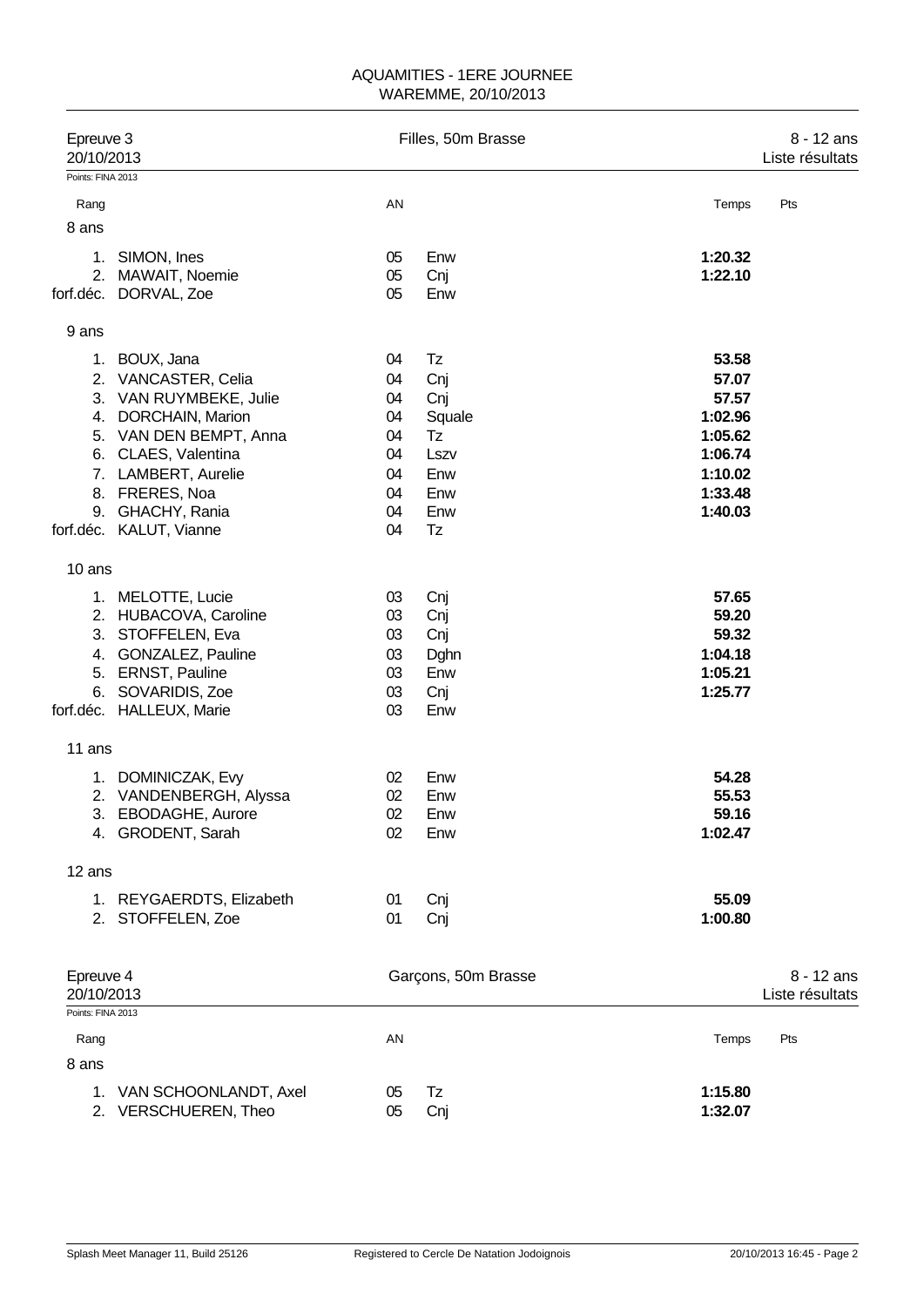## Epreuve 4, Garçons, 50m Brasse

| 9 ans                                        |                                                                                                                                                                                                                                                                                                          |                                        |                                             |                                                                            |                                                                                          |                                                                           |     |                                                                                                             |                 |                               |
|----------------------------------------------|----------------------------------------------------------------------------------------------------------------------------------------------------------------------------------------------------------------------------------------------------------------------------------------------------------|----------------------------------------|---------------------------------------------|----------------------------------------------------------------------------|------------------------------------------------------------------------------------------|---------------------------------------------------------------------------|-----|-------------------------------------------------------------------------------------------------------------|-----------------|-------------------------------|
| 5.<br>11.                                    | 1. FRANCK, Bastien<br>2. MULKENS, Bavo<br>3. FRANCKX, Dries<br>4. VANVUCHELEN, Wout<br>VANDERBRUGGEN, Arjen<br>6. LEEMANS, Loic<br>7. VAN BOXSTAEL, Jan<br>8. GRAMME, Lucas<br>9. VANERMEN, Niels<br>10. NETTEN, Titouan<br><b>HERBIET, Dorian</b><br>forf.déc. MARZO, Andrea<br>forf.déc. PETIT, Xavier |                                        |                                             | 04<br>04<br>04<br>04<br>04<br>04<br>04<br>04<br>04<br>04<br>04<br>04<br>04 | Cnj<br>Tz<br>Tz<br>Tz<br>Lszv<br>Cnj<br>Lszv<br>Cnj<br>Lszv<br>Enw<br>Cnj<br>Dghn<br>Enw |                                                                           |     | 52.70<br>55.43<br>56.99<br>57.54<br>58.00<br>1:02.06<br>1:04.13<br>1:04.68<br>1:11.22<br>1:14.22<br>1:16.36 |                 |                               |
| 10 ans                                       |                                                                                                                                                                                                                                                                                                          |                                        |                                             |                                                                            |                                                                                          |                                                                           |     |                                                                                                             |                 |                               |
|                                              | 1. VERHAGE, Tomas<br>2. DE RAEDEMAECKER, Jasper<br>3. THYS, Adrian<br>4. PALERMO, Florian<br>5. VAN DROOGENBROECK, QUENTIN                                                                                                                                                                               |                                        |                                             | 03<br>03<br>03<br>03<br>03                                                 | Tz<br>Tz<br>Enw<br>Dghn<br>Squale                                                        |                                                                           |     | 55.47<br>1:00.39<br>1:06.38<br>1:09.00<br>1:19.52                                                           |                 |                               |
| 11 ans                                       |                                                                                                                                                                                                                                                                                                          |                                        |                                             |                                                                            |                                                                                          |                                                                           |     |                                                                                                             |                 |                               |
| forf.déc.                                    | 1. LEPERE, Victor<br>2. MALEVE, Mathias<br>3. MAES, Lucas<br>4. CHAMPION, Maxime<br><b>TAHRI, Karim</b><br>forf.déc. ROBIN, Jean-Baptiste                                                                                                                                                                |                                        |                                             | 02<br>02<br>02<br>02<br>02<br>02                                           | Squale<br>Cnj<br>Enw<br>Dghn<br>Dghn<br>Enw                                              |                                                                           |     | 52.27<br>1:00.08<br>1:04.20<br>1:15.20                                                                      |                 |                               |
| 12 ans                                       |                                                                                                                                                                                                                                                                                                          |                                        |                                             |                                                                            |                                                                                          |                                                                           |     |                                                                                                             |                 |                               |
|                                              | 1. MELON, Gabriel                                                                                                                                                                                                                                                                                        |                                        |                                             | 01                                                                         | Enw                                                                                      |                                                                           |     | 1:02.98                                                                                                     |                 |                               |
| Epreuve 5<br>20/10/2013<br>Points: FINA 2013 |                                                                                                                                                                                                                                                                                                          |                                        |                                             |                                                                            | Filles, 100m Libre                                                                       |                                                                           |     |                                                                                                             |                 | 8 - 12 ans<br>Liste résultats |
| Rang                                         |                                                                                                                                                                                                                                                                                                          | AN                                     |                                             |                                                                            |                                                                                          | Temps                                                                     | Pts |                                                                                                             | 50 <sub>m</sub> | 100m                          |
| 8 ans                                        | 1. DELHOUTE, Yana<br>2. PARDON, Maite<br>3. PIERARD, Laurine<br>4. PETITJEAN, Elise<br>5. CALLIER, Jenny<br>6. DE MEESTER, Celia                                                                                                                                                                         | 05<br>05<br>05<br>05<br>05<br>05       | Tz<br>Tz<br>Enw<br>Enw<br>Cnj<br>Cnj        |                                                                            |                                                                                          | 1:30.52<br>1:36.95<br>1:37.39<br>1:37.80<br>1:57.67<br>1:57.71            |     |                                                                                                             |                 |                               |
| 9 ans                                        |                                                                                                                                                                                                                                                                                                          |                                        |                                             |                                                                            |                                                                                          |                                                                           |     |                                                                                                             |                 |                               |
|                                              | 1. TOMCSIK, Kira<br>2. DESCAMPS, Eleonore<br>3. PIRET, Armelle<br>4. ORBAN, Kiara<br>5. GOREUX, Lea<br>6. KEYMEULEN, Estelle<br>7. VRANKEN, Rune                                                                                                                                                         | 04<br>04<br>04<br>04<br>04<br>04<br>04 | Tz<br>Cnj<br>Enw<br>Enw<br>Enw<br>Cnj<br>Tz |                                                                            |                                                                                          | 1:22.50<br>1:35.70<br>1:41.64<br>1:53.20<br>1:56.01<br>2:03.35<br>2:17.43 |     |                                                                                                             |                 |                               |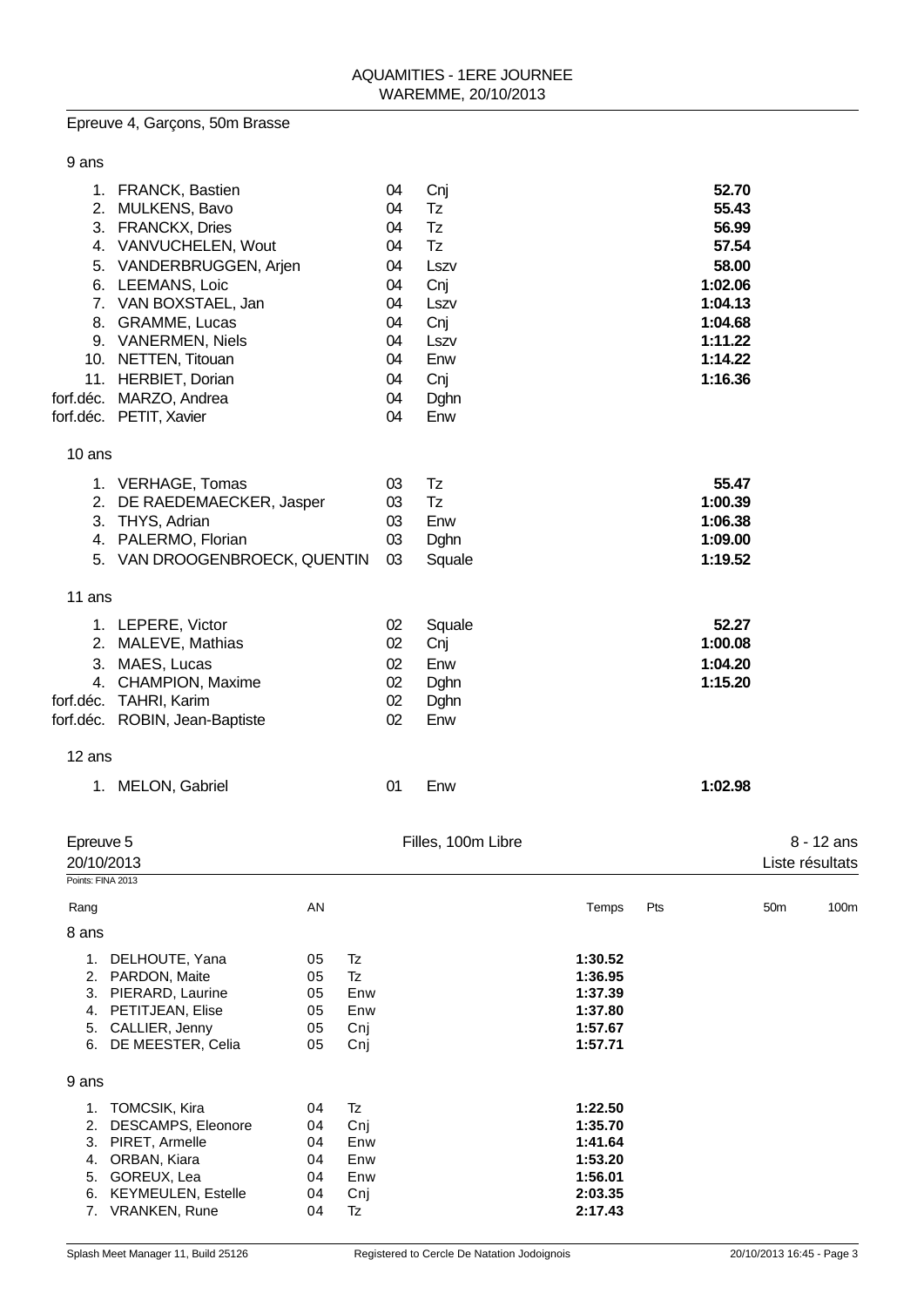## Epreuve 5, Filles, 100m Libre

| 10 ans                      |                                                                                 |                            |                                 |                                                     |
|-----------------------------|---------------------------------------------------------------------------------|----------------------------|---------------------------------|-----------------------------------------------------|
| 1.<br>2.<br>3.<br>forf.déc. | DESCAMPS, Aglae<br>VAN STEEN, Indra<br>PETIJEAN, Chloe<br>PANSAERTS, Paulien    | 03<br>03<br>03<br>03       | Cni<br>Tz<br>Enw<br>Lszv        | 1:34.58<br>1:36.51<br>1:51.72                       |
| 11 ans                      |                                                                                 |                            |                                 |                                                     |
| 1.<br>2.<br>3.<br>4.<br>5.  | SIMON, Maelle<br>GUILY, Lena<br>JADOUL, Olivia<br>DEKOSTER, Chloe<br>MULS, Jill | 02<br>02<br>02<br>02<br>02 | Enw<br>Enw<br>Cnj<br>Tz<br>Lszv | 1:23.09<br>1:31.39<br>1:38.00<br>1:46.45<br>1:54.96 |
| 12 ans                      |                                                                                 |                            |                                 |                                                     |
| 1.<br>2.<br>3.<br>4.        | VANPARIJS, Hannelore<br>BERNARD, Julie<br>HUBACOVA, Juliana<br>LAMBRIX, Manon   | 01<br>01<br>01<br>01       | Tz<br>Enw<br>Cnj<br>Cnj         | 1:26.22<br>1:36.07<br>1:38.10<br>1:46.32            |

| Epreuve 6<br>Garçons, 100m Libre<br>20/10/2013 |                                                                                                                                                                                                                                    |                                        |                                                        |                                                                                                 | 8 - 12 ans<br>Liste résultats |                 |      |
|------------------------------------------------|------------------------------------------------------------------------------------------------------------------------------------------------------------------------------------------------------------------------------------|----------------------------------------|--------------------------------------------------------|-------------------------------------------------------------------------------------------------|-------------------------------|-----------------|------|
| Points: FINA 2013                              |                                                                                                                                                                                                                                    |                                        |                                                        |                                                                                                 |                               |                 |      |
| Rang                                           |                                                                                                                                                                                                                                    | AN                                     |                                                        | Temps                                                                                           | Pts                           | 50 <sub>m</sub> | 100m |
| 8 ans                                          |                                                                                                                                                                                                                                    |                                        |                                                        |                                                                                                 |                               |                 |      |
| 6.                                             | 1. DECORTE, Lucien<br>2. COURBOIS, Thomas<br>3. RAPPE, Louis<br>4. LOMBARD, Thomas<br>5. DENGIS, Guillain<br>JAMOULLE, Emilien                                                                                                     | 05<br>05<br>05<br>05<br>05<br>05       | Cnj<br>Enw<br>Cnj<br>Cnj<br>Enw<br>Enw                 | 1:29.13<br>1:31.23<br>1:44.56<br>1:45.92<br>2:30.84<br>2:56.82                                  |                               |                 |      |
| 9 ans                                          |                                                                                                                                                                                                                                    |                                        |                                                        |                                                                                                 |                               |                 |      |
| 2.                                             | 1. OLIVIER, Bastien<br>DUPONT, Sebastien<br>3. EL GHARIB, Adam                                                                                                                                                                     | 04<br>04<br>04                         | Enw<br>Dghn<br>Enw                                     | 1:33.92<br>2:03.48<br>2:40.68                                                                   |                               |                 |      |
| 10 ans                                         |                                                                                                                                                                                                                                    |                                        |                                                        |                                                                                                 |                               |                 |      |
| 7.                                             | 1. VAN SCHOONLANDT, Ruben 03<br>2. QUARANTA, Matteo<br>3. FRANCOIS, Mathias<br>4. SIRE JACOB, Bastien<br>5. FIORELLO, Loic<br>6. SINAEVE, Sacha<br>BUISSON, Paul-Henri<br>8. HOUART, Noah<br>9. VAN DROOGENBROECK, QUE03FIN Squale | 03<br>03<br>03<br>03<br>03<br>03<br>03 | Tz<br>Dghn<br>Enw<br>Enw<br>Dghn<br>Cnj<br>Cnj<br>Dghn | 1:31.27<br>1:38.54<br>1:41.76<br>1:45.98<br>1:47.12<br>1:53.94<br>2:00.84<br>2:02.48<br>2:46.19 |                               |                 |      |
| 11 ans                                         |                                                                                                                                                                                                                                    |                                        |                                                        |                                                                                                 |                               |                 |      |
| 4.<br>5.<br>forf.déc.                          | 1. DUPONT, Jonathan<br>2. THEYS, Killian<br>3. MALEVE, Mathias<br>DE MEESTER, Boris<br>NETTEN, Loic<br>HANON, Adrien                                                                                                               | 02<br>02<br>02<br>02<br>02<br>02       | Dghn<br>Cnj<br>Cnj<br>Cnj<br>Enw<br>Cnj                | 1:19.92<br>1:23.45<br>1:36.38<br>1:41.95<br>2:04.09                                             |                               |                 |      |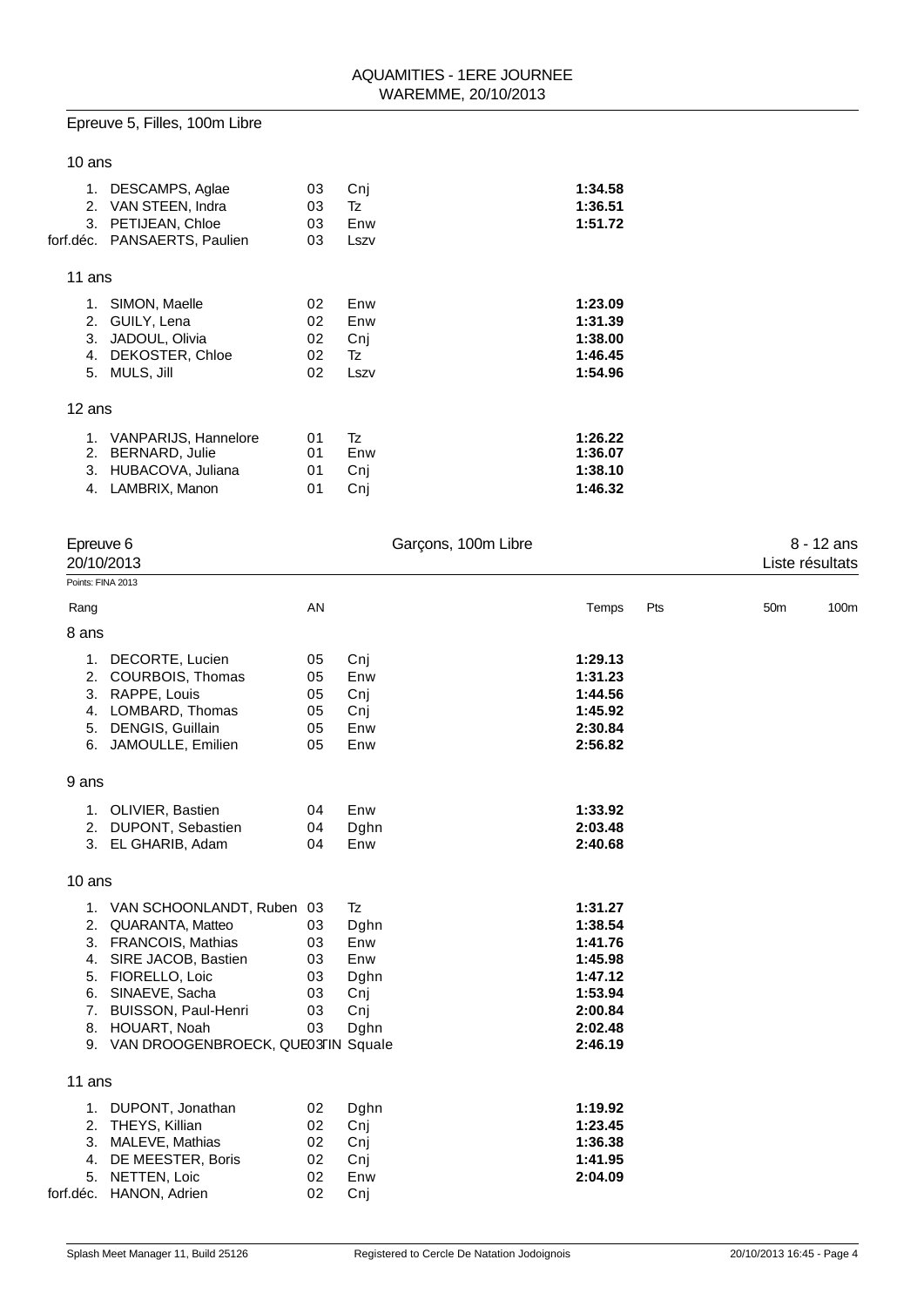| Epreuve 7<br>20/10/2013                  |                                                                                                                                                                                                                                                          |                                                                | Filles, 25m Libre                                                            |                                                                                        | $5 - 7$ ans<br>Liste résultats |
|------------------------------------------|----------------------------------------------------------------------------------------------------------------------------------------------------------------------------------------------------------------------------------------------------------|----------------------------------------------------------------|------------------------------------------------------------------------------|----------------------------------------------------------------------------------------|--------------------------------|
| Points: FINA 2013                        |                                                                                                                                                                                                                                                          |                                                                |                                                                              |                                                                                        |                                |
| Rang                                     |                                                                                                                                                                                                                                                          | AN                                                             |                                                                              | Temps                                                                                  | Pts                            |
| 6 ans                                    |                                                                                                                                                                                                                                                          |                                                                |                                                                              |                                                                                        |                                |
|                                          | 1. VANDERBRUGGEN, Luca<br>2. VRANKEN, Sterre<br>3. DESCAMPS, Adelaide<br>4. ERNST, Lou-Ann<br>5. LENEAU, Camille                                                                                                                                         | 07<br>07<br>07<br>07<br>07                                     | Lszv<br>Tz<br>Cnj<br>Enw<br>Cnj                                              | 26.45<br>32.14<br>43.51<br>53.42<br>56.95                                              |                                |
|                                          |                                                                                                                                                                                                                                                          |                                                                |                                                                              |                                                                                        |                                |
| 7 ans<br>1.<br>5.                        | ROCHET, Lilly<br>2. VANDERBRUGGEN, Lena<br>3. DOMINICZAK, Naya<br>4. DEVOS, Lucie<br>DUSSAUSSOIS, Eloise<br>6. DOLHEN, Manon<br>7. LENAERTS, Jeanne<br>8. VAN DEN BEMPT, Heide<br>9. RAPPE, Shiffra<br>10. SACREE, Margaux<br>forf.déc. LEMESTRE, Vanina | 06<br>06<br>06<br>06<br>06<br>06<br>06<br>06<br>06<br>06<br>06 | Enw<br>Lszv<br>Enw<br>Cnj<br>Enw<br>Enw<br>Enw<br>Tz<br>Cnj<br>Squale<br>Enw | 25.57<br>29.67<br>37.98<br>38.19<br>38.81<br>39.01<br>39.36<br>42.36<br>46.30<br>52.04 |                                |
| Epreuve 8<br>20/10/2013                  |                                                                                                                                                                                                                                                          |                                                                | Garçons, 25m Libre                                                           |                                                                                        | $5 - 7$ ans<br>Liste résultats |
| Points: FINA 2013                        |                                                                                                                                                                                                                                                          |                                                                |                                                                              |                                                                                        |                                |
| Rang<br>6 ans                            |                                                                                                                                                                                                                                                          | AN                                                             |                                                                              | Temps                                                                                  | Pts                            |
| 3.<br>4.<br>5.                           | 1. KEYMEULEN, Mathieu<br>2. ANTONIAN, Movses<br><b>MORREN, Maxime</b><br><b>COURBOIS, Mathias</b><br>DOYEN, Timeo<br>forf.déc. OSTYN, Jef                                                                                                                | 07<br>07<br>07<br>07<br>07<br>07                               | Cnj<br>Enw<br>Tz<br>Enw<br>Cnj<br>Enw                                        | 29.50<br>30.06<br>34.43<br>35.70<br>57.32                                              |                                |
| 7 ans                                    |                                                                                                                                                                                                                                                          |                                                                |                                                                              |                                                                                        |                                |
| 1.<br>3.<br>6.<br>forf.déc.<br>forf.déc. | PARDON, Lennert<br>2. MAUDOUX, Loic<br>DUPONT, Alexandre<br>4. VAN BOXSTAEL, Berend<br>5. ROYER, Sven<br>REGOUT, Gatien<br>MORET, Tristan<br>OLIVIER, Luka                                                                                               | 06<br>06<br>06<br>06<br>06<br>06<br>06<br>06                   | Tz<br>Cnj<br>Dghn<br>Lszv<br>Lszv<br>Cnj<br>Enw<br>Enw                       | 23.86<br>26.70<br>29.89<br>34.32<br>34.37<br>51.22                                     |                                |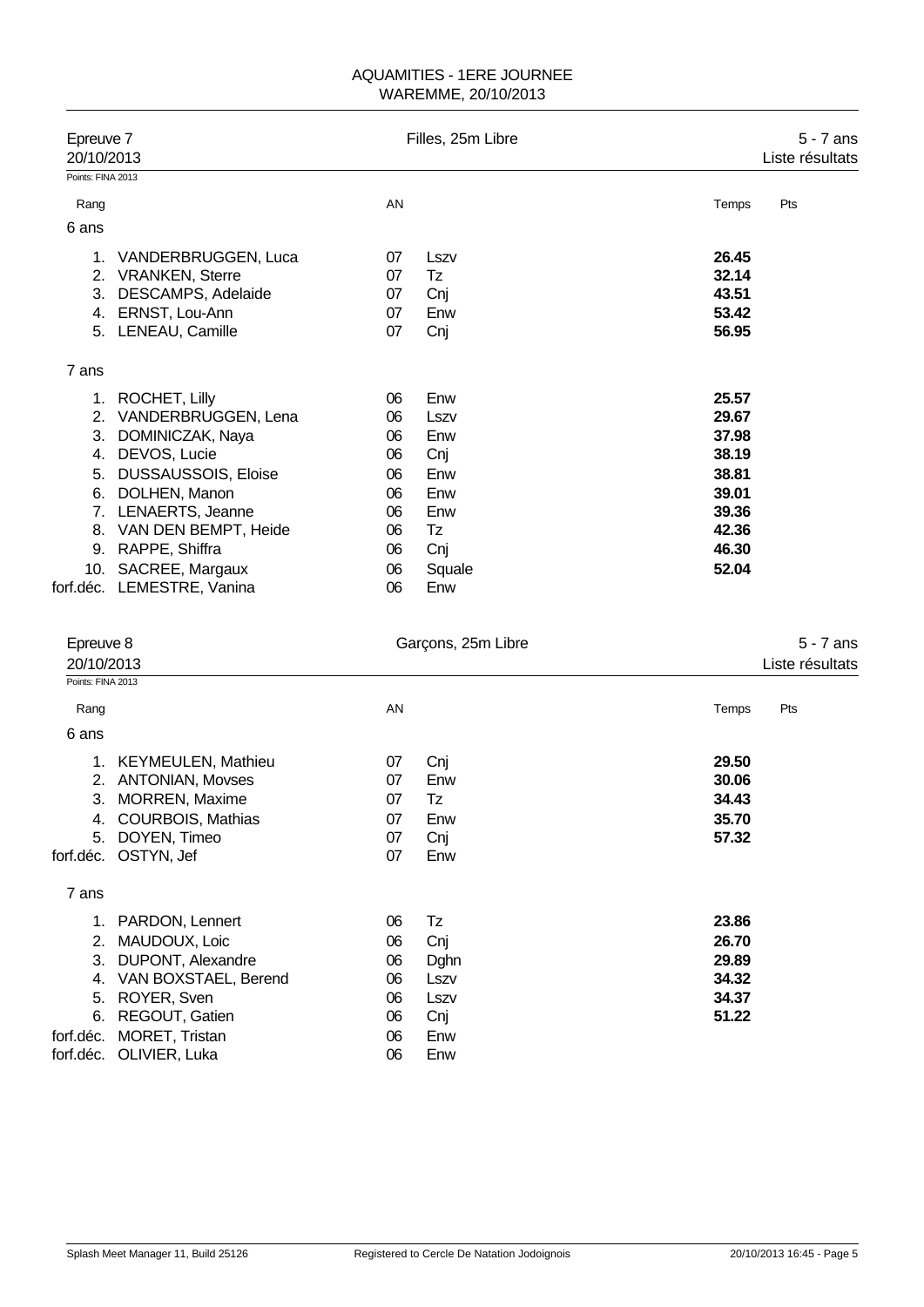| Epreuve 9<br>20/10/2013 |                                            | Filles, 50m Libre |                    |                    |                 |
|-------------------------|--------------------------------------------|-------------------|--------------------|--------------------|-----------------|
| Points: FINA 2013       |                                            |                   |                    |                    |                 |
| Rang                    |                                            | AN                |                    | Temps              | Pts             |
| 8 ans                   |                                            |                   |                    |                    |                 |
| 1.                      | CALLIER, Jenny                             | 05                | Cnj                | 53.89              |                 |
|                         | 2. SIMON, Ines                             | 05                | Enw                | 1:03.39            |                 |
|                         | 3. MAWAIT, Noemie                          | 05                | Cnj                | 1:11.43            |                 |
|                         | 4. ELIAS, Lucie                            | 05                | Enw                | 1:26.00            |                 |
|                         | forf.déc. DORVAL, Zoe                      | 05                | Enw                |                    |                 |
| 9 ans                   |                                            |                   |                    |                    |                 |
|                         | 1. VAN RUYMBEKE, Julie                     | 04                | Cnj                | 50.09              |                 |
|                         | 2. LAMBERT, Aurelie                        | 04                | Enw                | 50.64              |                 |
|                         | 3. CLAES, Valentina                        | 04                | Lszv               | 55.84              |                 |
|                         | 4. KEYMEULEN, Estelle                      | 04                | Cnj                | 57.40              |                 |
|                         | 5. BOUX, Jana                              | 04                | Tz                 | 1:00.56            |                 |
| 6.                      | DORCHAIN, Marion<br>7. VAN DEN BEMPT, Anna | 04<br>04          | Squale<br>Tz       | 1:00.98<br>1:06.16 |                 |
| 8.                      | GHACHY, Rania                              | 04                | Enw                | 1:10.86            |                 |
| 9.                      | FRERES, Noa                                | 04                | Enw                | 1:14.56            |                 |
|                         | forf.déc. KALUT, Vianne                    | 04                | Tz                 |                    |                 |
| 10 ans                  |                                            |                   |                    |                    |                 |
|                         | 1. STOFFELEN, Eva                          | 03                | Cnj                | 50.47              |                 |
|                         | 2. ERNST, Pauline                          | 03                | Enw                | 54.44              |                 |
| 3.                      | <b>GONZALEZ, Pauline</b>                   | 03                | Dghn               | 1:01.57            |                 |
|                         | 4. SOVARIDIS, Zoe                          | 03                | Cnj                | 1:11.22            |                 |
|                         | forf.déc. DELVAUX, Ines                    | 03                | Enw                |                    |                 |
|                         | forf.déc. HALLEUX, Marie                   | 03                | Enw                |                    |                 |
| 11 ans                  |                                            |                   |                    |                    |                 |
|                         | 1. VANDENBERGH, Alyssa                     | 02                | Enw                | 42.47              |                 |
|                         | 2. GRODENT, Sarah                          | 02                | Enw                | 46.64              |                 |
|                         | 3. EBODAGHE, Aurore                        | 02                | Enw                | 46.84              |                 |
|                         | 4. HOUTEKIE, Keo                           | 02                | Cnj                | 47.64              |                 |
| 12 ans                  |                                            |                   |                    |                    |                 |
|                         | 1. STOFFELEN, Zoe                          | 01                | Cnj                | 40.09              |                 |
|                         | 2. LAMBRIX, Manon                          | 01                | Cnj                | 48.40              |                 |
|                         | 3. REYGAERDTS, Elizabeth                   | 01                | Cnj                | 48.82              |                 |
| Epreuve 10              |                                            |                   | Garçons, 50m Libre |                    | 8 - 12 ans      |
| 20/10/2013              |                                            |                   |                    |                    | Liste résultats |
| Points: FINA 2013       |                                            |                   |                    |                    |                 |
| Rang                    |                                            | AN                |                    | Temps              | Pts             |
| 8 ans                   |                                            |                   |                    |                    |                 |
|                         | 1. KONDRI, ILIRIAN                         | 05                | Enw                | 1:16.09            |                 |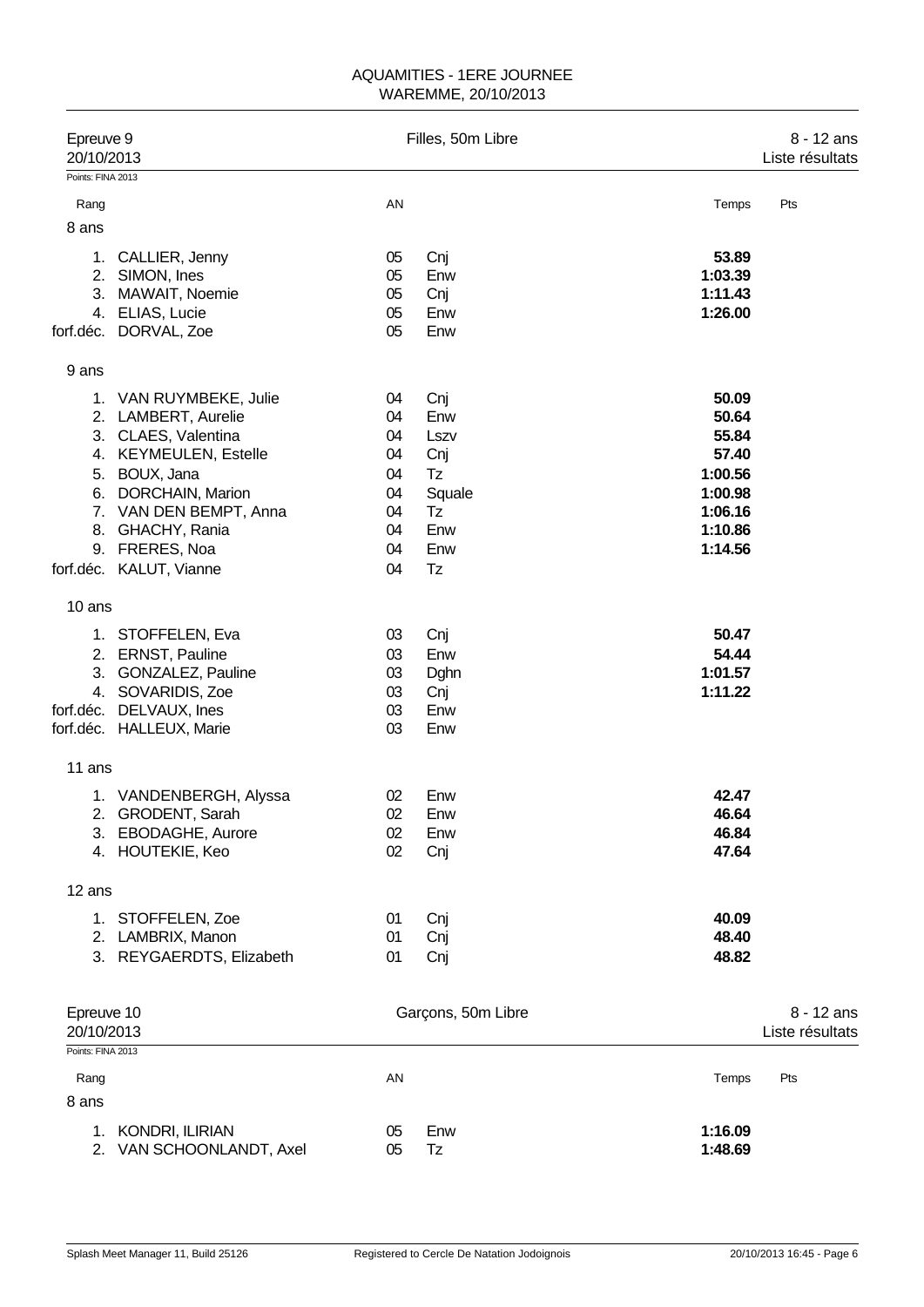# Epreuve 10, Garçons, 50m Libre

| 9 ans       |                                |    |      |         |
|-------------|--------------------------------|----|------|---------|
| $1_{\cdot}$ | <b>MULKENS, Bavo</b>           | 04 | Tz   | 42.09   |
|             | 2. FRANCKX, Dries              | 04 | Tz   | 48.21   |
|             | 3. VANVUCHELEN, Wout           | 04 | Tz   | 49.67   |
| 4.          | VANDERBRUGGEN, Arjen           | 04 | Lszv | 52.16   |
| 5.          | <b>GRAMME, Lucas</b>           | 04 | Cnj  | 53.20   |
|             | 6. NETTEN, Titouan             | 04 | Enw  | 1:00.67 |
|             | 7. VAN BOXSTAEL, Jan           | 04 | Lszv | 1:00.94 |
|             | 8. VANERMEN, Niels             | 04 | Lszv | 1:12.57 |
| 9.          | HERBIET, Dorian                | 04 | Cnj  | 1:13.06 |
| forf.déc.   | MARZO, Andrea                  | 04 | Dghn |         |
| 10 ans      |                                |    |      |         |
|             | 1. VERHAGE, Tomas              | 03 | Tz   | 46.16   |
| 2.          | SINAEVE, Sacha                 | 03 | Cnj  | 47.87   |
| 3.          | SIRE JACOB, Bastien            | 03 | Enw  | 47.99   |
|             | 4. PALERMO, Florian            | 03 | Dghn | 51.16   |
| 5.          | DE RAEDEMAECKER, Jasper        | 03 | Tz   | 1:02.98 |
| 6.          | THYS, Adrian                   | 03 | Enw  | 1:05.36 |
| 11 ans      |                                |    |      |         |
|             | 1. NETTEN, Loic                | 02 | Enw  | 50.29   |
|             | 2. CHAMPION, Maxime            | 02 | Dghn | 52.81   |
|             | 3. MAES, Lucas                 | 02 | Enw  | 56.97   |
|             | forf.déc. HANON, Adrien        | 02 | Cnj  |         |
| forf.déc.   | <b>TAHRI, Karim</b>            | 02 | Dghn |         |
|             | forf.déc. ROBIN, Jean-Baptiste | 02 | Enw  |         |
| 12 ans      |                                |    |      |         |

| 1. MELON, Gabriel | . Enw | 57.98 |
|-------------------|-------|-------|
|                   |       |       |

| Epreuve 11<br>20/10/2013<br>Points: FINA 2013 |                         | Filles, 100m Brasse |     |         | $8 - 12$ ans<br>Liste résultats |                 |      |
|-----------------------------------------------|-------------------------|---------------------|-----|---------|---------------------------------|-----------------|------|
| Rang                                          |                         | AN                  |     | Temps   | Pts                             | 50 <sub>m</sub> | 100m |
| 8 ans                                         |                         |                     |     |         |                                 |                 |      |
| 1.                                            | DELHOUTE, Yana          | 05                  | Tz  | 1:50.66 |                                 |                 |      |
|                                               | 2. PETITJEAN, Elise     | 05                  | Enw | 1:55.45 |                                 |                 |      |
| 3.                                            | PIERARD, Laurine        | 05                  | Enw | 1:57.40 |                                 |                 |      |
| 4.                                            | PARDON, Maite           | 05                  | Tz  | 1:57.58 |                                 |                 |      |
| 5.                                            | DE MEESTER, Celia       | 05                  | Cnj | 2:09.90 |                                 |                 |      |
| 9 ans                                         |                         |                     |     |         |                                 |                 |      |
| 1.                                            | <b>TOMCSIK, Kira</b>    | 04                  | Tz  | 1:46.09 |                                 |                 |      |
| 2.                                            | DESCAMPS, Eleonore      | 04                  | Cnj | 1:47.11 |                                 |                 |      |
| 3.                                            | PIRET, Armelle          | 04                  | Enw | 1:58.61 |                                 |                 |      |
| 4.                                            | ORBAN, Kiara            | 04                  | Enw | 2:05.06 |                                 |                 |      |
| 5.                                            | <b>VANCASTER, Celia</b> | 04                  | Cni | 2:05.20 |                                 |                 |      |
| 6.                                            | GOREUX, Lea             | 04                  | Enw | 2:08.75 |                                 |                 |      |
|                                               | 7. VRANKEN, Rune        | 04                  | Tz  | 2:11.31 |                                 |                 |      |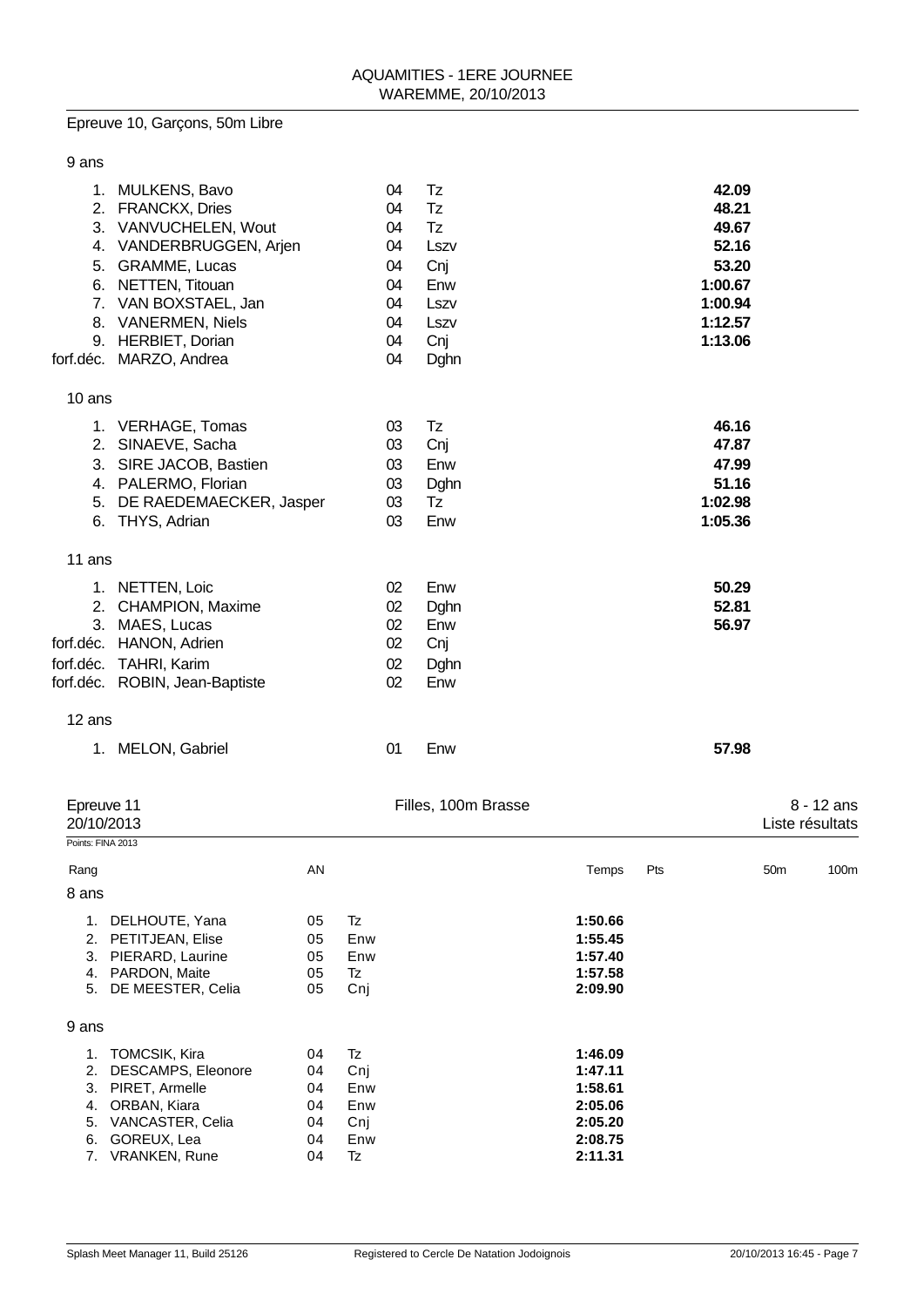# Epreuve 11, Filles, 100m Brasse

### 10 ans

| 1.<br>2.<br>3.<br>4.<br>5. | DESCAMPS, Aglae<br>VAN STEEN, Indra<br>HUBACOVA, Caroline<br>MELOTTE, Lucie<br>PETIJEAN, Chloe | 03<br>03<br>03<br>03<br>03 | Cni<br>Tz<br>Cnj<br>Cnj<br>Enw | 1:55.61<br>1:59.11<br>2:08.54<br>2:15.76<br>2:19.68 |
|----------------------------|------------------------------------------------------------------------------------------------|----------------------------|--------------------------------|-----------------------------------------------------|
|                            | forf.déc. PANSAERTS, Paulien                                                                   | 03                         | Lszv                           |                                                     |
| 11 ans                     |                                                                                                |                            |                                |                                                     |
|                            | 1. SIMON, Maelle                                                                               | 02                         | Enw                            | 1:40.58                                             |
| 2.                         | HOUTEKIE, Keo                                                                                  | 02                         | Cni                            | 1:50.42                                             |
| 3.                         | DEKOSTER, Chloe                                                                                | 02                         | Tz                             | 1:51.91                                             |
| 4.                         | GUILY, Lena                                                                                    | 02                         | Enw                            | 1:53.58                                             |
| 5.                         | MULS, Jill                                                                                     | 02                         | Lszv                           | 1:56.23                                             |
| 6.                         | JADOUL, Olivia                                                                                 | 02                         | Cni                            | 2:03.01                                             |
| 7.                         | DOMINICZAK, Evy                                                                                | 02                         | Enw                            | 2:03.81                                             |
| 12 ans                     |                                                                                                |                            |                                |                                                     |
|                            | 1. VANPARIJS, Hannelore                                                                        | 01                         | Tz                             | 1:44.93                                             |
| 2.                         | BERNARD, Julie                                                                                 | 01                         | Enw                            | 1:54.98                                             |
| 3.                         | HUBACOVA, Juliana                                                                              | 01                         | Cnj                            | 1:55.80                                             |
|                            |                                                                                                |                            |                                |                                                     |

| Epreuve 12<br>20/10/2013         |                                                                                                                                   | Garçons, 100m Brasse             |                                          |                                                                | $8 - 12$ ans<br>Liste résultats |                 |      |
|----------------------------------|-----------------------------------------------------------------------------------------------------------------------------------|----------------------------------|------------------------------------------|----------------------------------------------------------------|---------------------------------|-----------------|------|
| Points: FINA 2013                |                                                                                                                                   |                                  |                                          |                                                                |                                 |                 |      |
| Rang                             |                                                                                                                                   | AN                               |                                          | Temps                                                          | Pts                             | 50 <sub>m</sub> | 100m |
| 8 ans                            |                                                                                                                                   |                                  |                                          |                                                                |                                 |                 |      |
| 1.<br>2.<br>3.<br>4.<br>5.<br>6. | DECORTE, Lucien<br>COURBOIS, Thomas<br>RAPPE, Louis<br>LOMBARD, Thomas<br>DENGIS, Guillain<br>JAMOULLE, Emilien                   | 05<br>05<br>05<br>05<br>05<br>05 | Cnj<br>Enw<br>Cnj<br>Cnj<br>Enw<br>Enw   | 1:55.53<br>1:56.16<br>2:03.07<br>2:13.20<br>2:52.65<br>3:24.20 |                                 |                 |      |
| 9 ans                            |                                                                                                                                   |                                  |                                          |                                                                |                                 |                 |      |
| 2.<br>3.                         | 1. FRANCK, Bastien<br>OLIVIER, Bastien<br>DUPONT, Sebastien<br>4. EL GHARIB, Adam                                                 | 04<br>04<br>04<br>04             | Cnj<br>Enw<br>Dghn<br>Enw                | 1:53.51<br>2:14.02<br>2:22.58<br>2:48.01                       |                                 |                 |      |
| 10 ans                           |                                                                                                                                   |                                  |                                          |                                                                |                                 |                 |      |
| 3.<br>4.<br>5.                   | 1. FRANCOIS, Mathias<br>2. VAN SCHOONLANDT, Ruben<br>QUARANTA, Matteo<br>BUISSON, Paul-Henri<br>FIORELLO, Loic<br>6. HOUART, Noah | 03<br>03<br>03<br>03<br>03<br>03 | Enw<br>Tz<br>Dghn<br>Cnj<br>Dghn<br>Dghn | 1:50.17<br>1:54.97<br>2:14.64<br>2:19.25<br>2:23.80<br>2:48.86 |                                 |                 |      |
| 11 ans                           |                                                                                                                                   |                                  |                                          |                                                                |                                 |                 |      |
| 1.<br>2.<br>3.                   | DUPONT, Jonathan<br>THEYS, Killian<br>LEPERE, Victor<br>4. DE MEESTER, Boris                                                      | 02<br>02<br>02<br>02             | Dghn<br>Cnj<br>Squale<br>Cnj             | 1:47.06<br>1:47.36<br>1:56.15<br>1:57.80                       |                                 |                 |      |